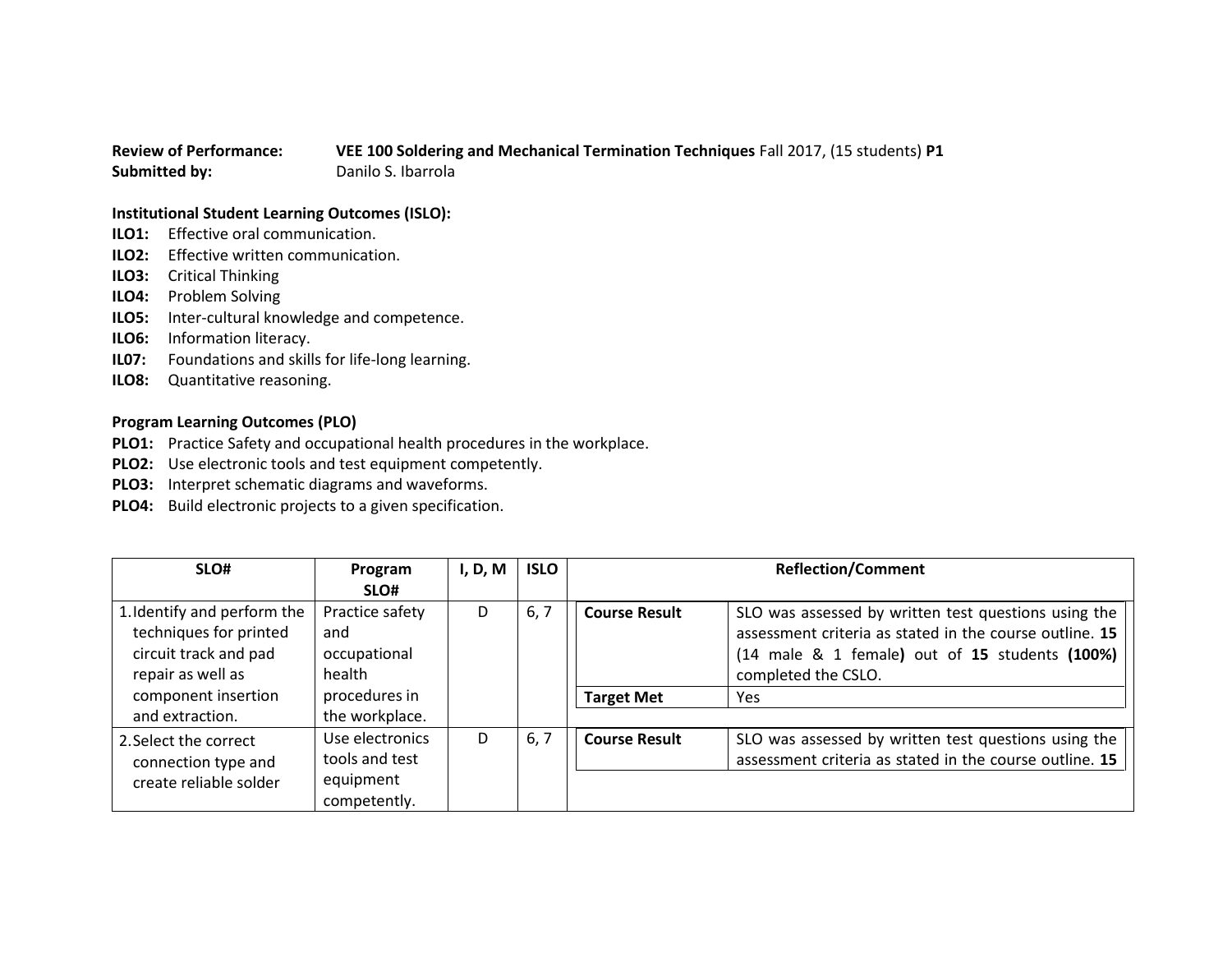| joints using basic hand<br>soldering techniques.                                          |                                                                |   |      | <b>Target Met</b>    | (14 male & 1 female) out of 15 students (100%)<br>completed the CSLO.<br><b>Yes</b>                                                                                                                           |
|-------------------------------------------------------------------------------------------|----------------------------------------------------------------|---|------|----------------------|---------------------------------------------------------------------------------------------------------------------------------------------------------------------------------------------------------------|
| 3. Demonstrate the correct<br>method of terminating<br>basic connector.                   | Use electronics<br>tools and test<br>equipment<br>competently. | M | 6, 7 | <b>Course Result</b> | SLO was assessed by written test questions using the<br>assessment criteria as stated in the course outline. 14<br>$(13 \text{ male } 8 \text{ 1 female})$ out of 15 students $(93\%)$<br>completed the CSLO. |
|                                                                                           |                                                                |   |      | <b>Target Met</b>    | <b>Yes</b>                                                                                                                                                                                                    |
| 4. Describe the<br>characteristics of, and<br>the procedures for<br>making good wire wrap | Use electronics<br>tools and test<br>equipment<br>competently. | M | 6, 7 | <b>Course Result</b> | SLO was assessed by written test questions using the<br>assessment criteria as stated in the course outline. 14<br>(13 male & 1 female) out of 15 students (93%)<br>completed the CSLO.                       |
| connection.                                                                               |                                                                |   |      | <b>Target Met</b>    | <b>Yes</b>                                                                                                                                                                                                    |
|                                                                                           |                                                                |   |      |                      |                                                                                                                                                                                                               |
| 5. Test basic wiring<br>connector.                                                        | Use electronics<br>tools and test<br>equipment<br>competently. | M | 6, 7 | <b>Course Result</b> | SLO was assessed by written test questions using the<br>assessment criteria as stated in the course outline 14<br>(13 male & 1 female) out of 15 students (93%)<br>completed the CSLO.                        |
|                                                                                           |                                                                |   |      | <b>Target Met</b>    | Yes                                                                                                                                                                                                           |

**Special comments:** 14 out of 15 or 93.33% of the students got a grade of C and higher and 1 or 6.67% got a grade of F.

| <b>Summary of Grades:</b> |  |
|---------------------------|--|
|                           |  |

| A+ | = | 0 |
|----|---|---|
| А  | = | 0 |
| А- | = | 0 |
| B+ | = | 3 |
| B  | Ξ | 5 |
| В- | = | 4 |
| C+ | = | 1 |
| C  | = | 1 |
| C- | = | 0 |